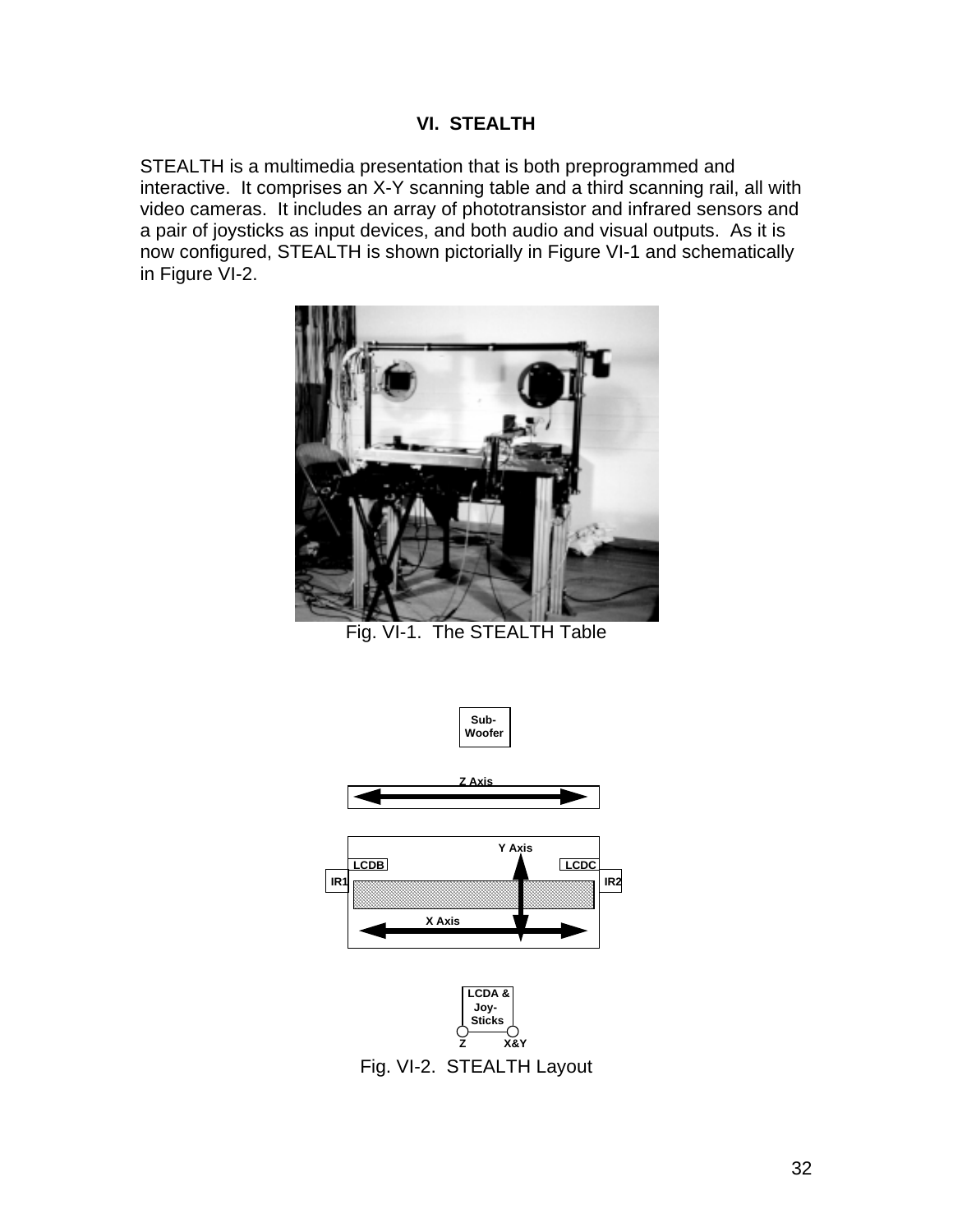The STEALTH system concept allows for a great deal of flexibility in how the components are arranged and operate. Communication between components is in the MIDI format, allowing interchangeability between quite different functions. A preliminary schematic of the system is shown in Figure VI-3.





Major components are listed in Table VI-1.

|                                  | Table VI-1. Major STEALTH Components |
|----------------------------------|--------------------------------------|
| <b>Component</b>                 | <b>Manufacturer, Model</b>           |
| <b>Host Computer</b>             | Custom built                         |
| <b>Stepper Controller</b>        | Oregon Microsystems, SRX-4           |
| <b>Stepper Motor Drivers</b>     | Centent, CN0142                      |
| Laser Disc Player                | Pioneer, LD-V8000                    |
| <b>MIDI Mixing Board</b>         | Yamaha, DMP7                         |
| <b>Audio Processor</b>           | Alesis, Q2                           |
| <b>Audio Sampler</b>             | Peavey, SP                           |
| <b>Digital Sequence Recorder</b> | Yamaha, QX21                         |
| Mono Amplifier                   | Carver, M400                         |
| <b>Stereo Amplifier</b>          | Fuhrman, SP-20A                      |
| <b>Light Dimmers</b>             | Leprecon                             |
| <b>MIDI</b> Interface            | Sensorlab                            |
| <b>MIDI Patch Panel</b>          | Custom built                         |
| Video Camera Power/Signal Box    | Custom built                         |
| <b>Power Supplies</b>            | TDK, 24-4R5GB and 05-20RGB           |
| <b>Stepper Motors</b>            | ASTROSYN, 23LM-C001                  |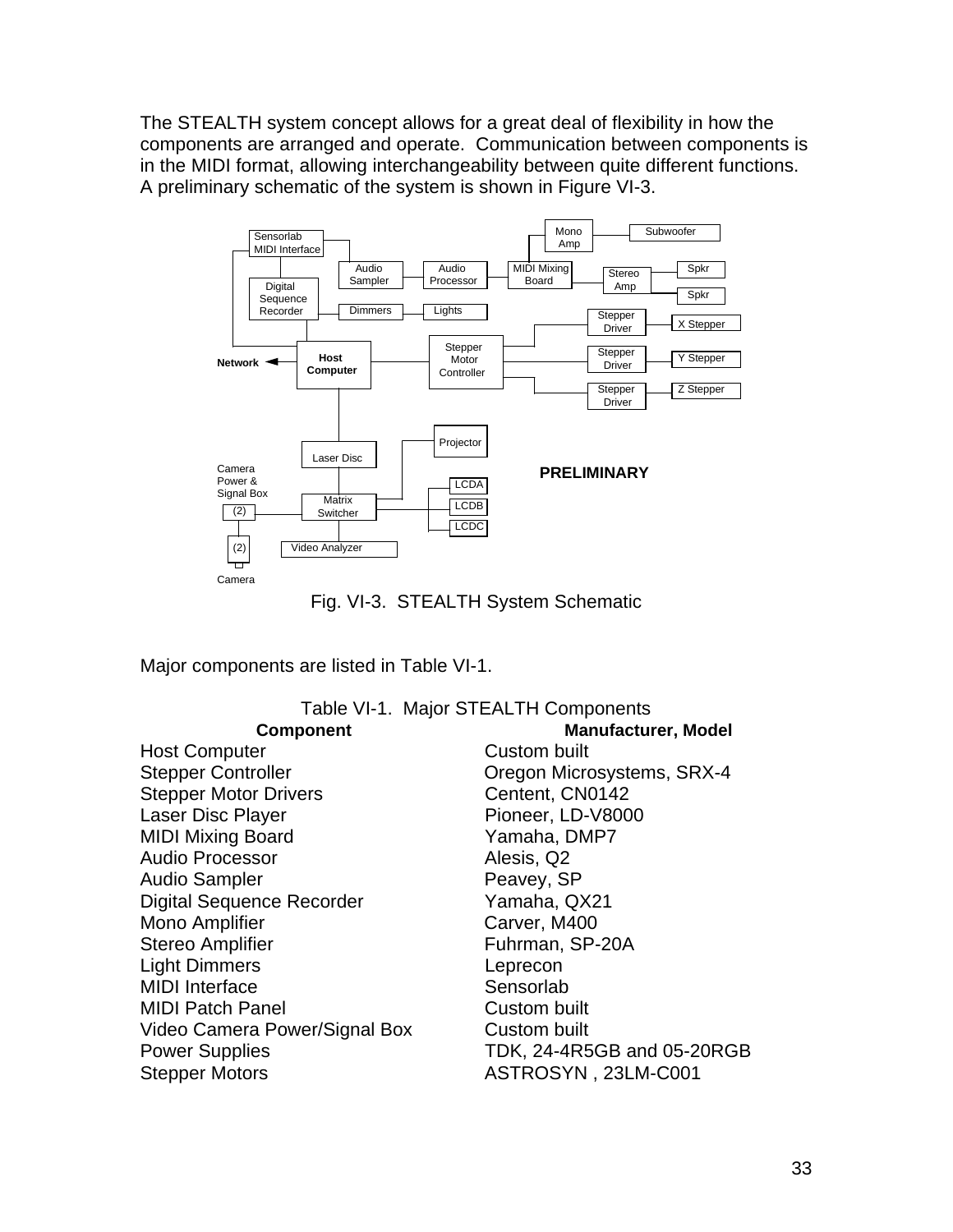Environmental lights are controlled through two six-outlet MIDI light dimmers. The dimmers and controller are shown in Figure VI-4. The X-, Y- and Z-axis stepper motors are operated by the host computer via the stepper controller, shown in Figure VI-5.



Fig. VI-5. Stepper Motor Drivers and Controller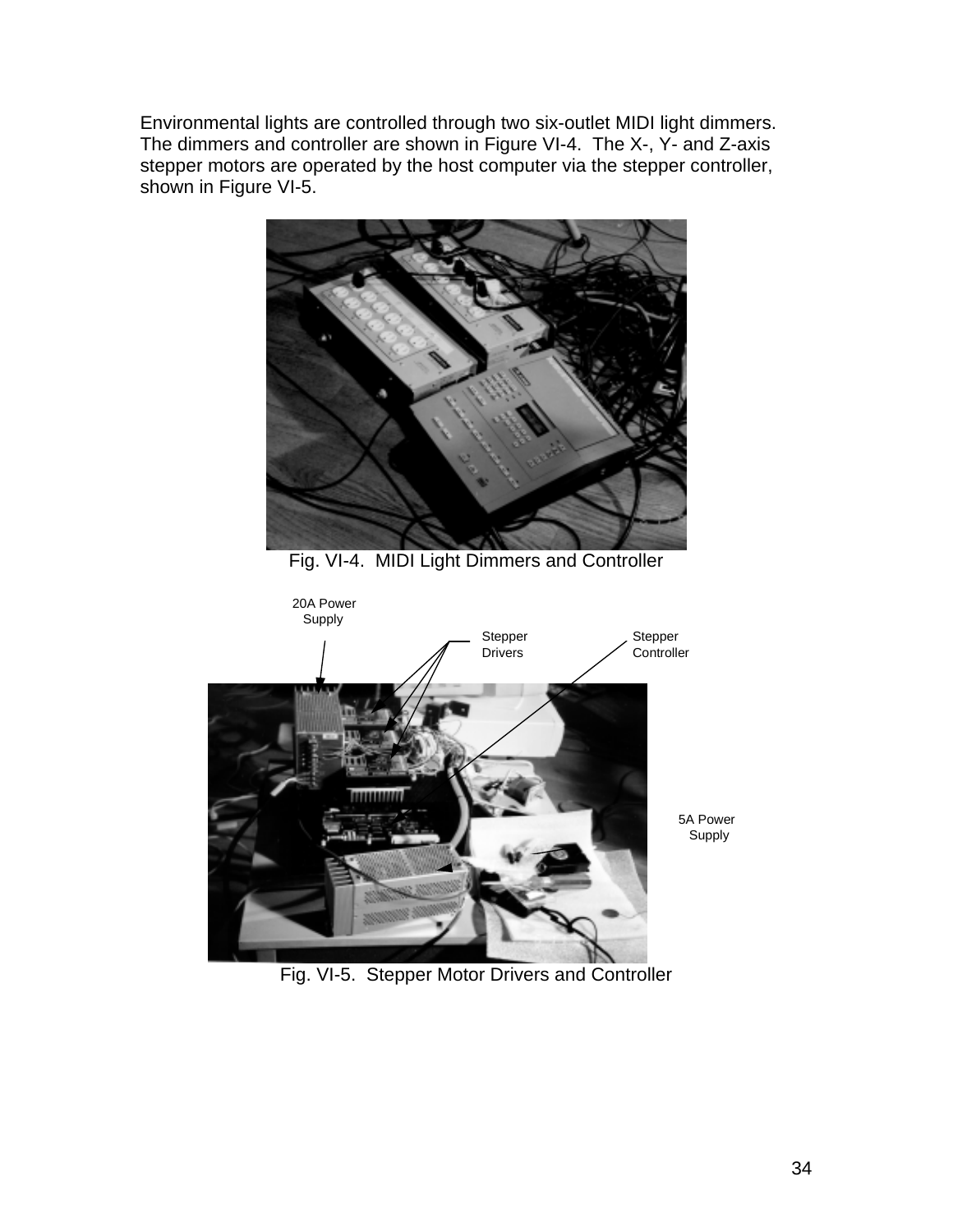STEALTH will operate in a pre-programmed mode if there is no sensor input arising from an action on the part of the viewer. However, phototransistor and infrared motion sensors and joysticks are provided to enable viewer interaction. The joysticks are mounted on a separate stand, along with a liquid crystal display screen that provides feedback to the viewer. They are shown in Figure VI-6.

> Liquid Crystal Display (LCD) A

Z Joystick X and Y Joystick X and Y Joystick with Pushbutton

Fig. VI-6. Joysticks and LCDA

Several phototransistor sensors are mounted on the front of the table, pointed toward a viewer standing at the joysticks. They are indicated in Figure VI-7, along with several other components.



Fig. VI-7. Phototransistor Sensor Location Much of the video processing equipment is located in an equipment rack. The host computer and stepper motor controller/drivers constitute another major